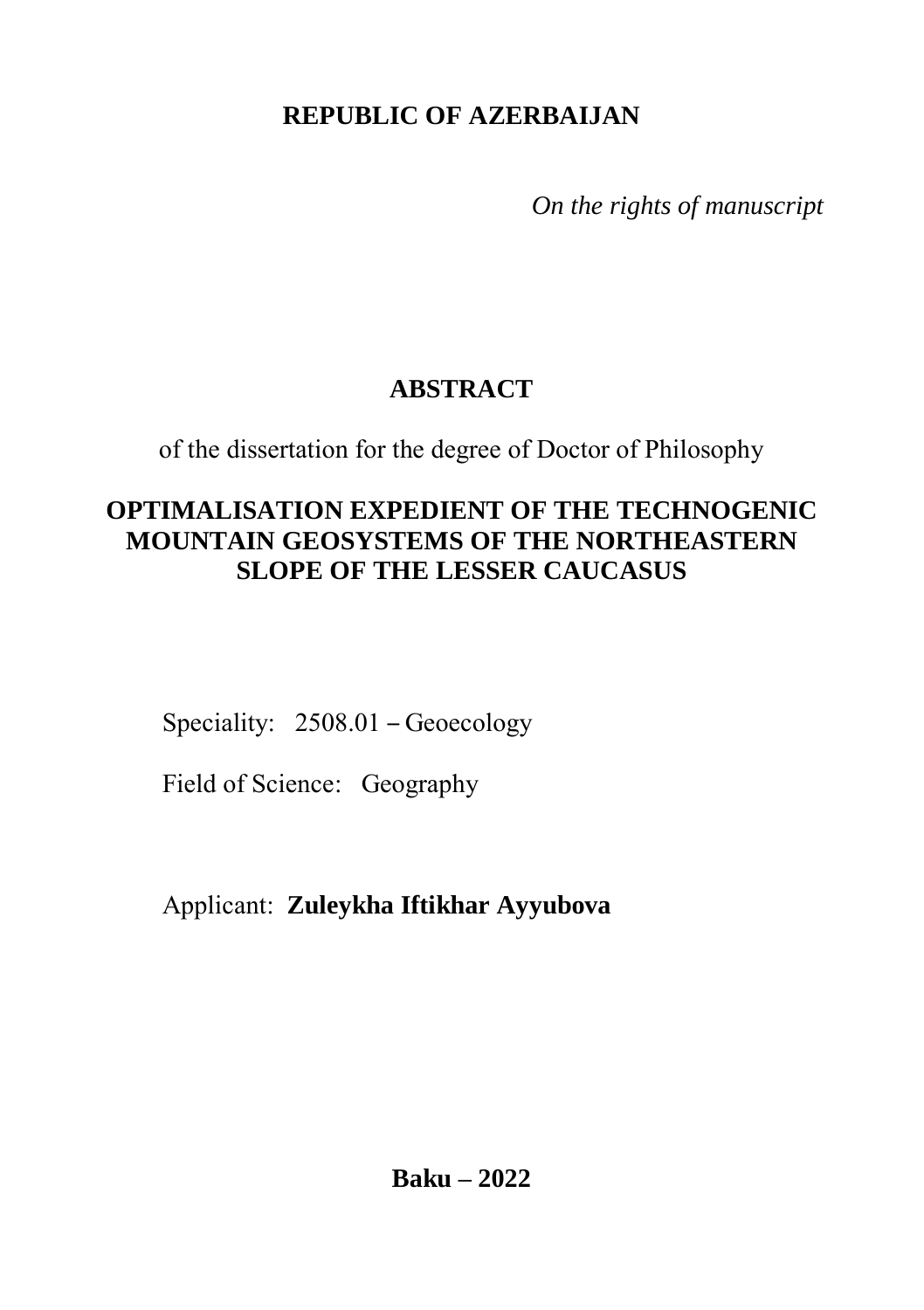The dissertation work was performed at the department of "Ecogeography" of the Institute of Geography named after academician H.A.Aliyev, the National Academy of Sciences of Azerbaijan.

Scientific supervisor: Doctor of geographical sciences **Mahmud Yusif Khalilov**

Official opponents: Doctor of geographical sciences, professor **Telman Abdul Hamid Khalilov**

> Doctor of Philosophy in Geography  **Akif Balay Mirzayev**

 Doctor of Philosophy in Geography, docent  **Museyib Idris Yunusov**

Disposable Dissertation Council BFD 1.23/3 created on the basis of the Dissertation Council ED1.23 of the Supreme Attestation Commission under the President of the Republic of Azerbaijan operating at the Institute of Geography of the National Academy of Sciences of Azerbaijan

Scientific secretary of the Doctor of Philosophy in<br>Dissertation council: Chapters are detected

S. J. Geele Samira Alakbarava Octay

seminar: docent

*Mehman Mohubbat Mehbaliyev* 

Chairman of the Dissertation Full member of ANAS, Doctor of council: geological–mineralogical sciences, **Talat Nasrulla Kangarli**

Geography, docent

Chairman of the scientific Doctor of geographical sciences,